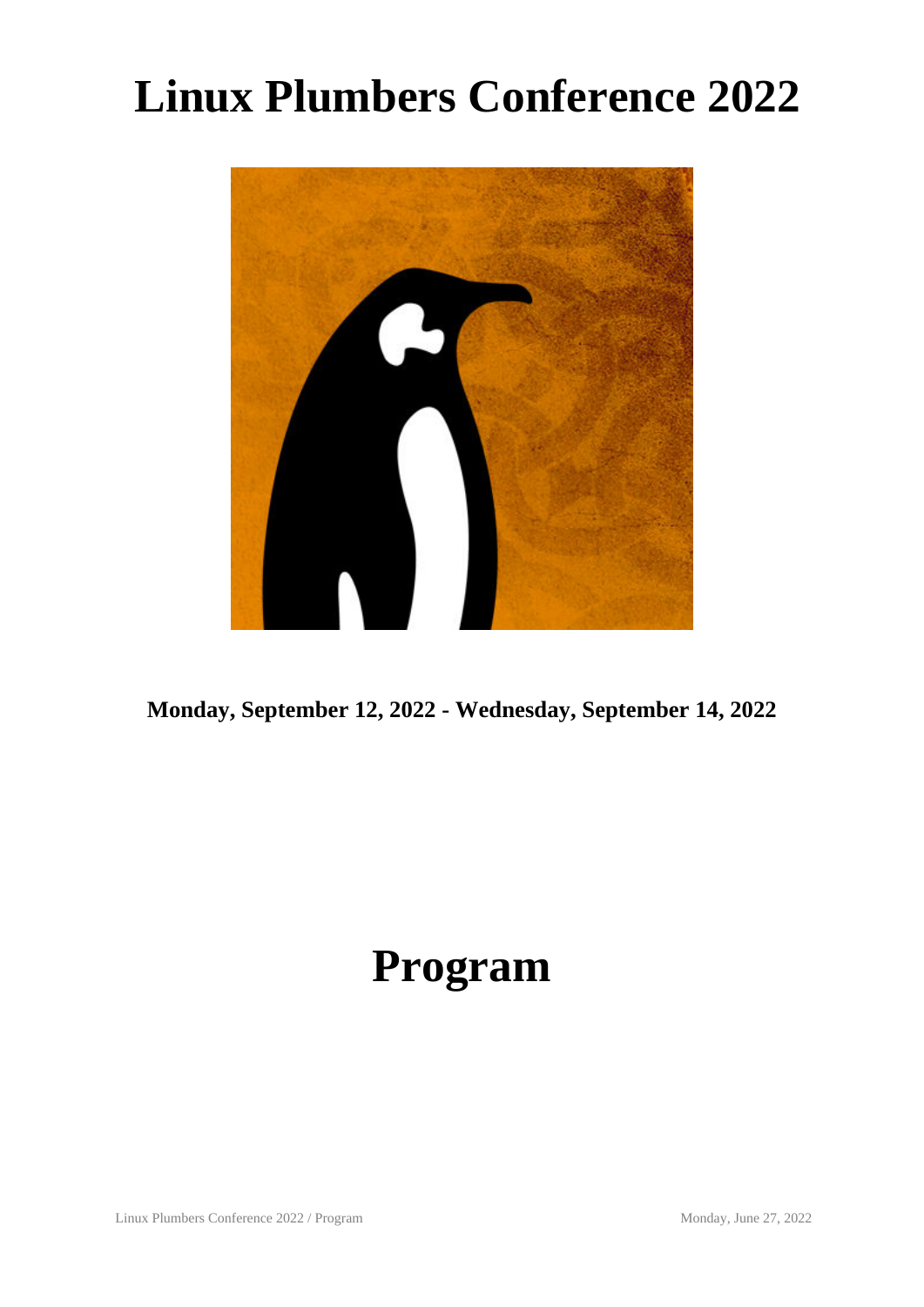## **LPC Refereed Track**

Refereed presentations are 45 minutes in length (which includes time for questions and discussion) and should focus on a specific aspect of the "plumbing" in the Linux system. Examples of Linux plumbing include core kernel subsystems, core libraries, windowing systems, management tools, device support, container run-times, media creation/playback, and so on. The best presentations are not about finished work, but rather problems, proposals, or proof-of-concept solutions that require face-to-face discussions and debate.

#### **Kernel Summit Track**

The goal of the Kernel Summit track will be to provide a forum to discuss specific technical issues. The program committee will also consider "information sharing" topics if they are clearly of interest to the wider development community (i.e., advanced training in topics that would be useful to kernel developers).

We will be reserving roughly half the Kernel Summit slots for last-minute discussions that will be scheduled during the week of Plumber's, in an "unconference style".

#### **Birds of a Feather (BoF)**

BoF sessions are free-form get-togethers for people wishing to discuss a particular topic.

## **eBPF & Networking Track**

The track will be composed of talks, 40 minutes in length (including Q&A discussion). Topics will be advanced Linux networking and/or BPF related.

## **Toolchains Track**

The Toolchains track that will focus on topics of interest related to building the Linux kernel, and kernel development in general. The goal is to get kernel developers and toolchain developers together to discuss outstanding or upcoming issues, feature requests, and further collaboration.

Note that LPC "activities" are not quite the same than regular talks as they are found in most other free software events. The activities shall be related to the Linux kernel and should focus on some particular toolchain problem, or issue, or proposed enhancement, that require or would benefit from the input of kernel hackers. The pursued outcome of the activity shall not be some vague directions or promises of future work and/or collaboration: you should aim to discuss and agree on the spot using the fact the kernel hackers will be present. The duration of each activity depends on its nature and on how it actually develops: some discussions will require just a few minutes, while others may require more time. However, it would be useful if you specify an estimation of how much time you expect your activity will require; that will help us in the scheduling. Slides are actually discouraged, so please try to keep them at a minimum, the ideal is just one or two slides to establish the context for the discussion.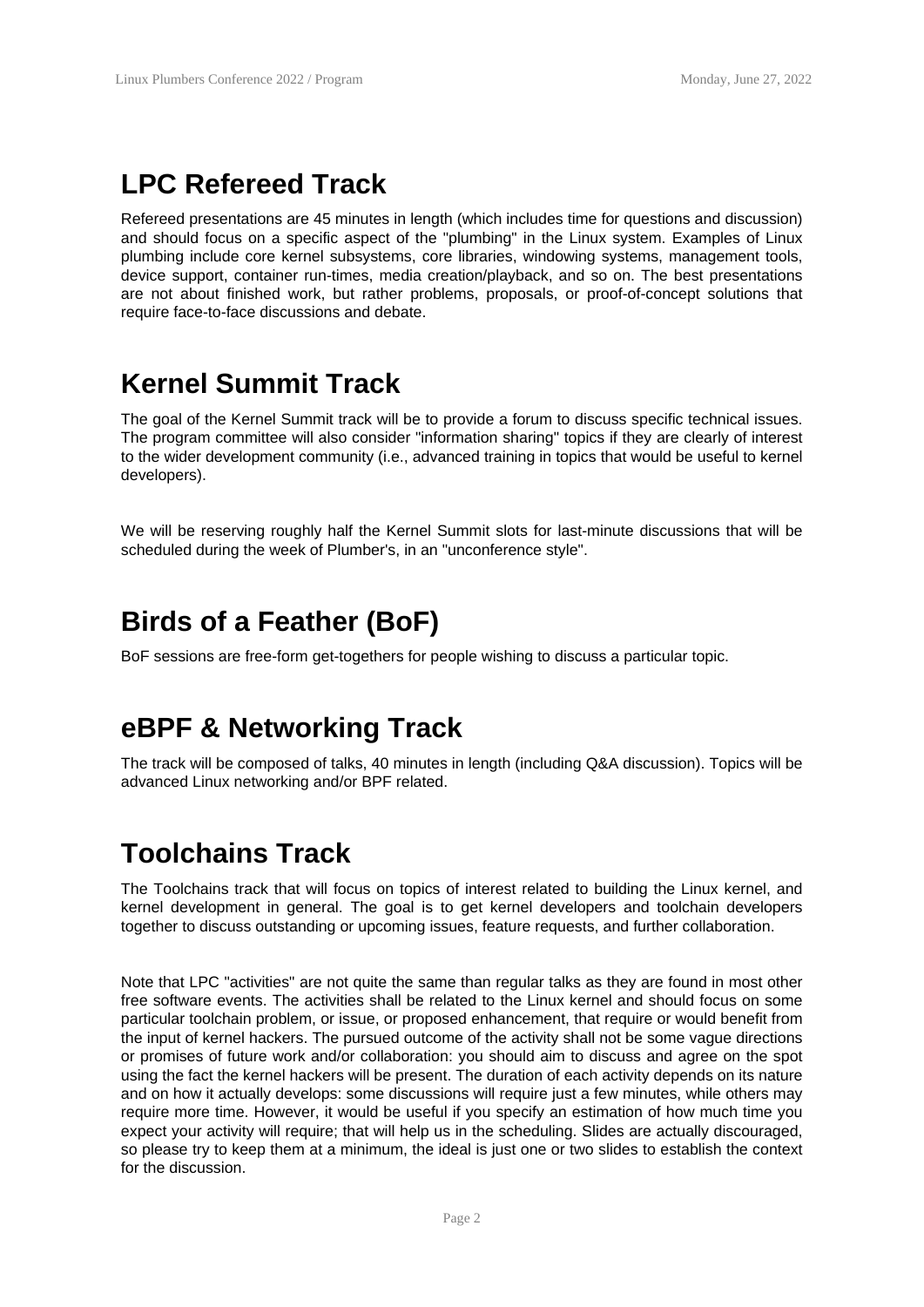## **LPC Microconference**

A microconference is supposed to be research and development in action and an abstract for a microconference should be thought of as a set of research questions and problem statements.

In past years microconferences were organized around topics such as security, scalability, energy efficiency, toolchains, containers, printing, system boot, Android, scheduling, filesystems, tracing, or real-time. The LPC microconference track is open to a wide variety of topics as long as it is focussed, concerned with interesting problems, and is related to open source and the wider Linux ecosystem. We are happy about a wide range of topics!

The list of Approved Microconferences in 2022 is as follows:

#### **Android MC**

#### **Confidential Computing MC**

**Compute Express Link MC**

**Containers and Checkpoint/Restore MC**

**CPU Isolation MC**

**IoTs a 4-Letter Word MC**

**Kernel Memory Management MC**

**Kernel Testing & Dependability MC**

**linux/arch MC**

**Open Printing MC**

**Power Management and Thermal Control MC**

**Real-time and Scheduling MC**

**RISC-V MC**